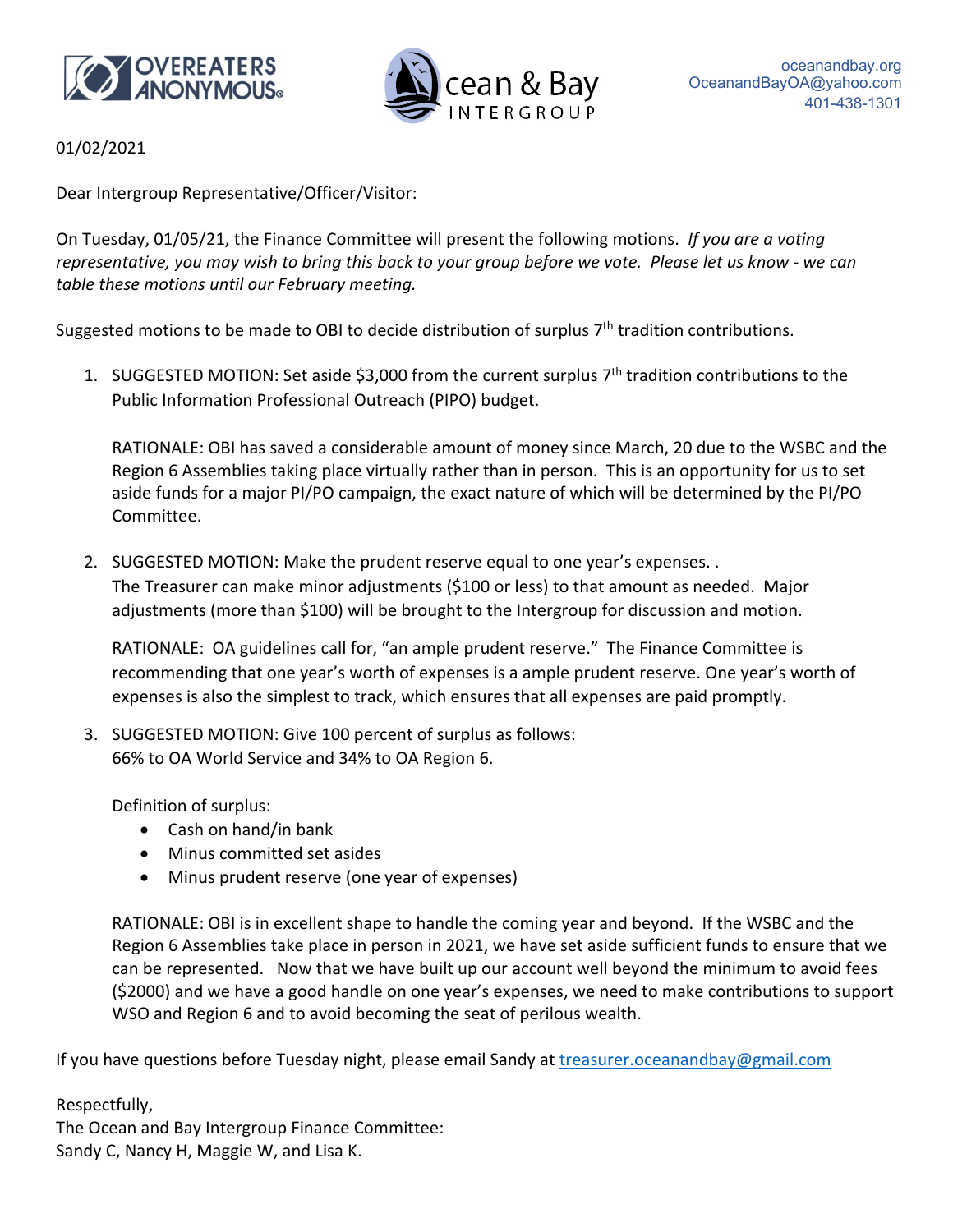



| <b>DATE</b>                  | <b>ITEM</b>                                                        | NOTES                                                                                                                               | <b>AMOUNT</b>                         | <b>BALANCE</b>                     |  |  |
|------------------------------|--------------------------------------------------------------------|-------------------------------------------------------------------------------------------------------------------------------------|---------------------------------------|------------------------------------|--|--|
|                              |                                                                    |                                                                                                                                     |                                       |                                    |  |  |
| 12/1/20<br>12/31/2020 PAYPAL | THIS MONTH'S INCOME & EXPENSES<br><b>TRANSFER</b>                  | <b>OPENING BANK BALANCE</b><br><b>CONTRIBUTIONS</b>                                                                                 | 120.77<br>\$                          | \$<br>12,531.59<br>\$<br>12,652.36 |  |  |
| 12/31/2020 VENMO             | CASHOUT                                                            | <b>CONTRIBUTIONS</b>                                                                                                                | \$<br>$225.00$ \$                     | 12,877.36                          |  |  |
| 12/29/2020 VERIZON           | PAYMENTREC                                                         | <b>MONTHLY TELEPHONE</b>                                                                                                            | \$<br>$(48.63)$ \$                    | 12,828.73                          |  |  |
| 12/31/20                     |                                                                    | <b>CLOSING BANK BALANCE</b>                                                                                                         |                                       | \$<br>12,828.73                    |  |  |
|                              |                                                                    |                                                                                                                                     |                                       |                                    |  |  |
| <b>DATE</b>                  | <b>COMMITTED FUNDS/EXPENSES</b>                                    | SET ASIDES BY MOTION/SCHOLARSHIP/APPEAL                                                                                             |                                       |                                    |  |  |
| <b>NOW</b>                   | MINIMUM BALANCE IN CHECKING                                        | (NO LONGER REQUIRED, COVERED BY PRUDENT                                                                                             | \$<br>÷,                              | \$<br>12,828.73                    |  |  |
|                              |                                                                    | <b>RESERVE)</b>                                                                                                                     |                                       |                                    |  |  |
| <b>NOW</b>                   | <b>KENT HOSPITAL</b>                                               | WORKSHOP DONATION, GAVE CHECK #??? TO DIANE                                                                                         | \$<br>$(25.00)$ \$                    | 12,803.73                          |  |  |
| <b>NOW</b>                   | <b>FUND FOR PI/PO</b>                                              | <b>SEE MOTION BELOW</b>                                                                                                             | \$<br>$(3,000.00)$ \$                 | 9,803.73                           |  |  |
| <b>NOW</b>                   | FUND FOR 12 STEP WITHIN                                            | <b>TBD EXPENSES</b>                                                                                                                 | \$<br>$(300.00)$ \$                   | 9,503.73                           |  |  |
| <b>NOW</b>                   | <b>TREASURER EXPENSES</b>                                          | BY MOTION, 12/19, \$100                                                                                                             | \$<br>$(91.52)$ \$                    | 9,412.21                           |  |  |
| <b>NOW</b>                   | REGION 6 FALL, 19 ASSEMBLY                                         | SEE COMMITTEE REPORT                                                                                                                | $\mathsf{\$}$<br>$(252.00)$ \$        | 9,160.21                           |  |  |
| <b>NOW</b>                   | <b>WSBC 21 APPEAL AMOUNT</b>                                       | THIS IS THE CARRYOVER, (APPEAL + SCHOLARSHIP)<br>AFTER WSBC 2020 EXPENSES                                                           | \$<br>$(1,308.15)$ \$                 | 7,852.06                           |  |  |
| 9/1/20                       | <b>COLORING BOOK PRINTING</b>                                      | TBD # TO PRINT, TBD DOWNLOADABLE VERSION ONLY                                                                                       | \$                                    | \$<br>7,852.06                     |  |  |
|                              |                                                                    | <b>COMMITTED FUNDS/EXPENSES \$</b>                                                                                                  | $(4,976.67)$ \$                       | 7.852.06                           |  |  |
| <b>DATE</b>                  | <b>EXPECTED EXPENSES (PRUDENT RESERVE),</b><br><b>1 YEAR TOTAL</b> |                                                                                                                                     |                                       |                                    |  |  |
| <b>ONGOING</b>               | RENT DONATION FOR OBI IG MEETING                                   | PER YEAR @ \$25/MONTH, PLUS FEE \$4.95 PAID W VISA<br>GIFT CARD PRESENTED TO ARNOLD CTR, PURCHASED<br>IN MONTH PRIOR TO QUARTER END | \$<br>$(319.76)$ \$                   | 7,852.06                           |  |  |
|                              | ONGOING OA LITERATURE SHIPPING                                     | EST 10% OF ALL LIT PURCHASES<br>(\$4400 IN 2018)                                                                                    | \$<br>$(440.00)$ \$                   | 7,412.06                           |  |  |
| ONGOING VERIZON              |                                                                    | PER YEAR @ \$55/MONTH, AUTO DEBIT                                                                                                   | \$<br>$(660.00)$ \$                   | 6,752.06                           |  |  |
| 12/30/2020 USPS              |                                                                    | ANNUAL MAILBOX RENT                                                                                                                 | \$<br>$(90.00)$ \$                    | 6,662.06                           |  |  |
| 2/10/2021                    | CONSTANT CONTACT                                                   | ANNUAL SUBSCRIPTION TO SEND OUT NEWSLETTER                                                                                          | \$<br>$(210.80)$ \$                   | 6,451.26                           |  |  |
| 4/1/21                       | REGION 6 SPRING ASSEMBLY                                           | TBD, BUT IF IN PERSON: 4 PEOPLE IN 2 HOTEL ROOMS, 2<br>NIGHTS, 2 CARS, 4 MEALS EACH                                                 | \$<br>(1,000.00)                      |                                    |  |  |
| 4/15/21                      | <b>WSBC 2021</b>                                                   | ESTIMATED EXPENSES \$2500, LESS \$1308.15 FROM LAST<br>APPEAL & SCHOLARSHIP                                                         | \$<br>$(1, 191.85)$ \$                | 5,259.41                           |  |  |
| 6/1/21                       | <b>WIX</b>                                                         | WEB SERVER, NO ADS, ANNUAL RENEWAL                                                                                                  | \$<br>$(130.00)$ \$                   | 5,129.41                           |  |  |
| 6/1/21                       | RI BUSINESS DEPARTMENT                                             | REQ. NON-PROFIT ANNUAL REPORT                                                                                                       | \$<br>$(45.00)$ \$                    | 5,084.41                           |  |  |
| 9/1/21                       | REGION 6 FALL ASSEMBLY                                             | 4 PEOPLE IN 2 HOTEL ROOMS, 2 NIGHTS, 2 CARS, 4<br><b>MEALS EACH</b>                                                                 | \$<br>$(1,000.00)$ \$                 | 4,084.41                           |  |  |
| 4/1/22                       | REGION 6 SPRING ASSEMBLY                                           | 4 PEOPLE IN 2 HOTEL ROOMS, 2 NIGHTS, 2 CARS, 4<br><b>MEALS EACH</b>                                                                 | \$<br>$(1,000.00)$ \$                 | 3,084.41                           |  |  |
|                              |                                                                    | <b>EXPECTED EXPENSES, 1 YEAR TOTAL \$</b>                                                                                           | (6,087.41)                            |                                    |  |  |
| <b>DATE</b>                  | <b>EXPECTED INCOME</b>                                             |                                                                                                                                     |                                       |                                    |  |  |
|                              | ONGOING DONATIONS FROM GROUPS                                      |                                                                                                                                     | TBD \$                                | 3,084.41                           |  |  |
|                              | ONGOING VENMO & PAYPAL INCOME BY TRANSFER                          |                                                                                                                                     | \$                                    | \$<br>3,084.41                     |  |  |
|                              | ONGOING CITIZENS BANK DEPOSIT                                      | ΝA                                                                                                                                  | \$                                    | 3,084.41<br>\$                     |  |  |
| 10/1/20                      | SALES OF PDF'S: COLORING BOOK, JOURNALS                            | TBD                                                                                                                                 | TBD                                   |                                    |  |  |
|                              | <b>TBD'S, NEED MOTIONS</b>                                         |                                                                                                                                     |                                       |                                    |  |  |
| <b>NOW</b>                   | <b>PI/PO COMMITTEE SET ASIDE</b>                                   |                                                                                                                                     | (3,000.00)<br>\$                      |                                    |  |  |
| <b>NOW</b>                   | PRUDENT RESERVE POLICY CHANGE                                      | <b>MAKE CONTRIBUTIONS OF SURPLUS TO WSO (66%) AND</b><br><b>REGION 6 (34%)</b>                                                      |                                       |                                    |  |  |
|                              |                                                                    | WSO \$<br>REGION 6 \$                                                                                                               | (2,035.71)<br>(1,048.70)              |                                    |  |  |
| <b>NOW</b>                   | <b>NEW LITERATURE ORDER</b>                                        |                                                                                                                                     |                                       |                                    |  |  |
| <b>NOW</b>                   | <b>WELCOME PAMPHLET</b>                                            | PRINT 100, CUT & FOLDED AT STAPLES = \$120                                                                                          | TBD UNTIL FACE TO                     |                                    |  |  |
|                              |                                                                    | SANDY PRINTS & CUTS 100, WE FOLD THEM = \$50 ISH                                                                                    | <b>FACE MEETINGS</b><br><b>RESUME</b> |                                    |  |  |
| TBD                          | <b>IGOR REIMBURSEMENT POLICY</b>                                   | WHAT COSTS WILL OBI REIMBURSE?                                                                                                      | NA, IGOR IS VIRTUAL<br><b>NOW</b>     |                                    |  |  |
|                              |                                                                    |                                                                                                                                     |                                       |                                    |  |  |